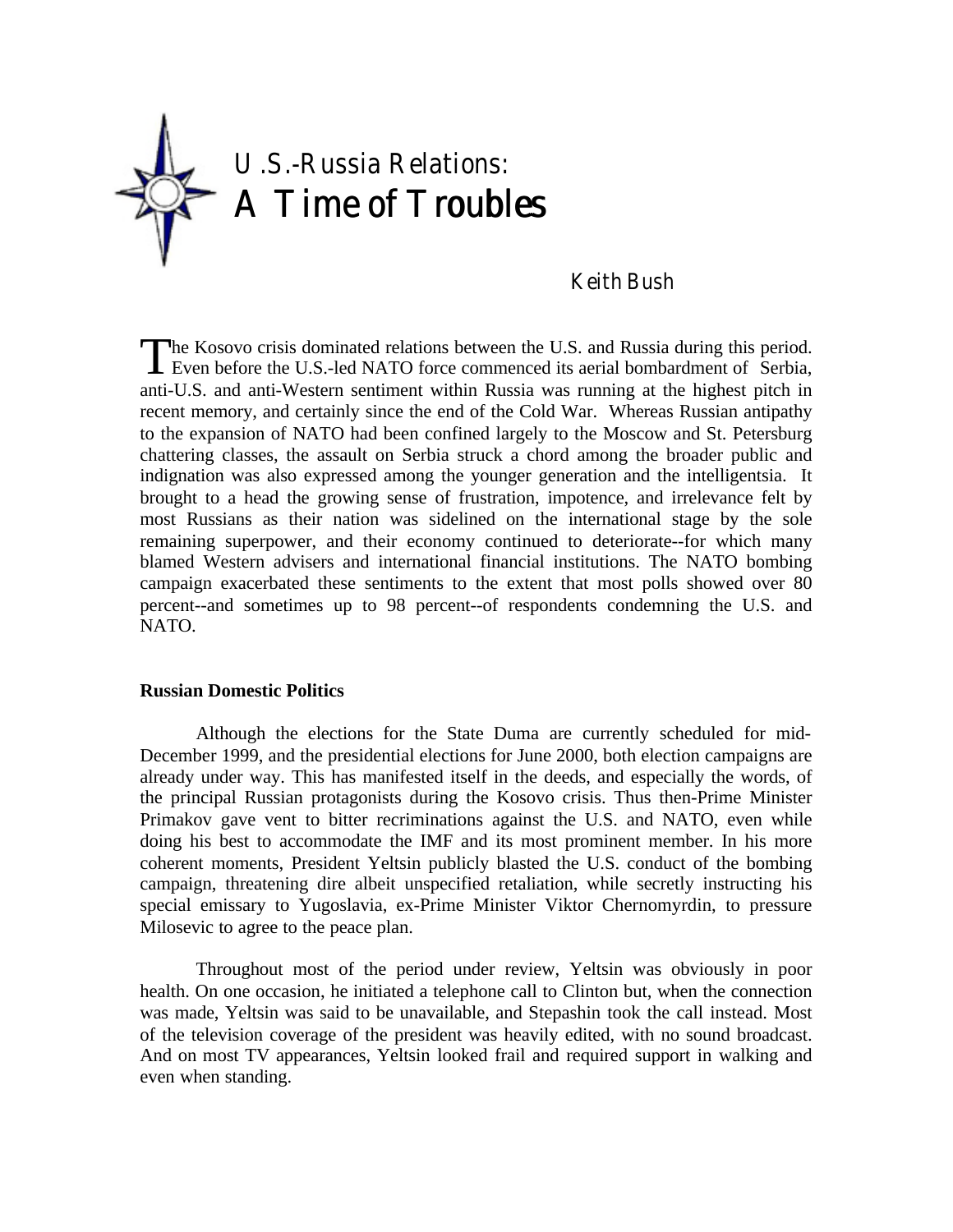Much of Yeltsin's time and energy during the second quarter were expended on political survival and infighting. For instance, the presidential administration fought a running battle to neutralize Prosecutor General Yuri Skuratov who, it was rumored, possessed a great deal of *kompromat* on the president's family and retinue. On May 12, the president dismissed Prime Minister Yegeni Primakov and replaced him with Sergei Stepashin. Three days later, the Duma failed to muster enough votes to impeach the president on five charges. Then on May 19, against the expectations of many, the Duma confirmed the appointment of Stepashin.

Former Prime Minister Primakov and his colleagues, together with most Duma factions, had been noisily critical of the IMF--which they assume follows U.S. instructions--but Yeltsin showed his awareness that the Fund's approval of the Russian government's economic program was crucial for the nation's fiscal and economic recovery. For only after the IMF gives its blessing and issues the first tranche of the \$4.5 billion standby credit, first mooted in March, will the World Bank and the Japanese government follow with credits amounting to about \$2 billion and \$1 billion respectively and, even more important, will the Paris and London Clubs sit down with the Russian negotiators to reschedule their Soviet-era debt.

#### **Chernomyrdin Appointment**

In his choice of Viktor Chernomyrdin to act as his special emissary on the Kosovo crisis, Yeltsin was motivated partly by the fact that the former prime minister was wellknown to, and well-liked by, the Clinton Administration from his performance in the long-standing Gore-Chernomyrdin Commission. Another ground could have been Yeltsin's desire to give Chernomyrdin a boost ahead of the forthcoming presidential election, where he might possibly be the president's designated heir if the candidacies of Stepashin or Aksenenko failed. But the main reason was surely Yeltsin's determination to circumvent and to trump the hard line approaches in negotiations over Kosovo to be expected from Foreign Minister Ivanov and Defense Minister Sergeyev and their teams. For in view of the widespread anti-American sentiment not only in the Communist, agrarian, and nationalist blocs in the Duma, but also in the country at large, Boris Yeltsin continued his vehement and public criticism of the NATO air strikes yet consistently strove to prevent Russia's isolation on this issue.

At one stage in the Kosovo negotiations, Chernomyrdin visited some of the CIS capitals to gain their support for the Russian position. Instead of support, these countries sent their heads of state to Washington to participate in the fiftieth anniversary celebrations for NATO. And while they were there, Georgia, Ukraine, Azerbaijan, Moldova, and Uzbekistan signed an agreement to create GUUAM, whose main task is to develop and transport to market the area's rich oil and gas deposits to the exclusion of Russia. This provoked bitter recrimination from Russian Foreign Minister Ivanov.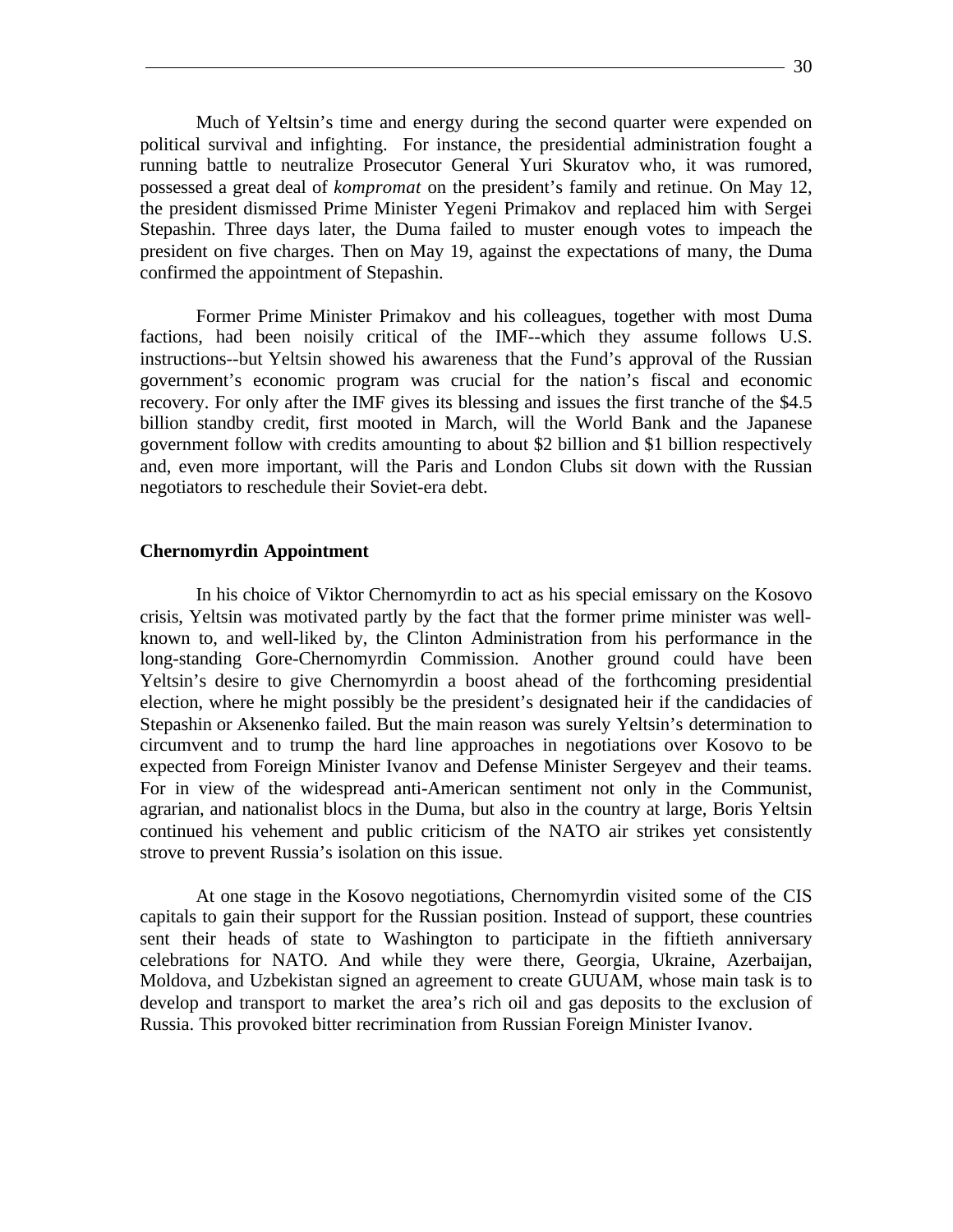#### **Policy Implications**

It is perhaps still too early fully to assess the overall impact on Russian-U.S. relations of the Kosovo crisis. For much of the time, Russia played a blocking and carping role. For a time, Russia was virtually the only major country supporting the Milosevic regime. And yet it was Yeltsin's personal emissary, Viktor Chernomyrdin, who played a pivotal role in persuading the Serbian leader to accept the peace plan. At the end of the day, Russia will be remembered more for its positive contribution toward bringing peace to Kosovo, than for its earlier recalcitrance. The price paid for this included the upgrading of the G-7 forum to G-8, U.S. backing for an IMF agreement, and perhaps an implicit agreement to delay further expansion of NATO.

The dash of the 200 Russian troops from their station in Bosnia to the Pristina airport was almost certainly devised by the general staff, authorized by Yeltsin, and pushed through without the knowledge or consent of the Foreign Ministry, the Security Council, or of Viktor Chernomyrdin. . . Vintage Yeltsin! All strata of Russian society warmly received the news of this piece of bravado, Yeltsin promoted its commander on the spot, and the military have been exulting ever since. Yet the evident lack of coordination between the power branches does not encourage much faith on the part of external partners in the credibility and integrity of the Russian government.

In the wake of Kosovo, we may see a holding pattern on both sides. The Yeltsin administration and the Duma will be preoccupied by the upcoming elections, while the Clinton administration will be bracing itself for the next Russian president who could prove to be an even greater challenge than Boris Yeltsin, together with a new State Duma that could prove even more obdurate than its predecessors. All of this suggests that the current Time of Troubles could persist at least until the middle of the coming decade.

## **Chronology of U.S.-Russia Relations April-June 1999**

**April 14, 1999**: Yeltsin appoints Viktor Chernomyrdin as his personal emissary to Yugoslavia.

**April 18, 1999**: In an interview with the Spanish newspaper *El Pais,* Russian Foreign Minister Igor Ivanov describes NATO's military operations against Yugoslavia as a violation of the 1997 Russia-NATO Founding Act.

**April 19, 1999**: In a statement, the Russian Foreign Ministry rules out making any amendments to the 1972 Anti-Ballistic Missile Treaty.

**April 19, 1999**: In a telephone conversation with Clinton, Yeltsin pledges not to send further Russian warships to the Adriatic.